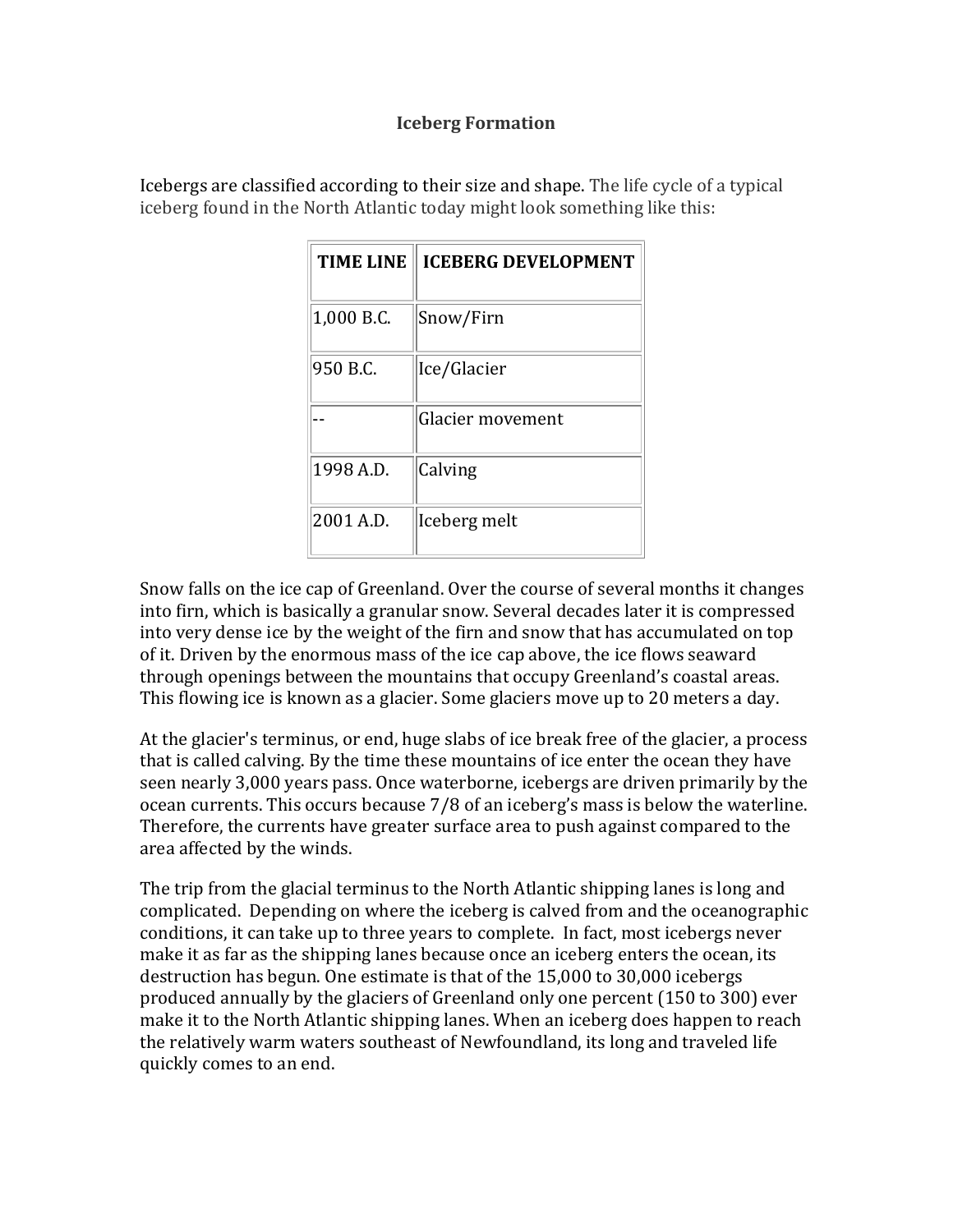

NUMEROUS ICEBERGS OFF BAFFIN ISLAND.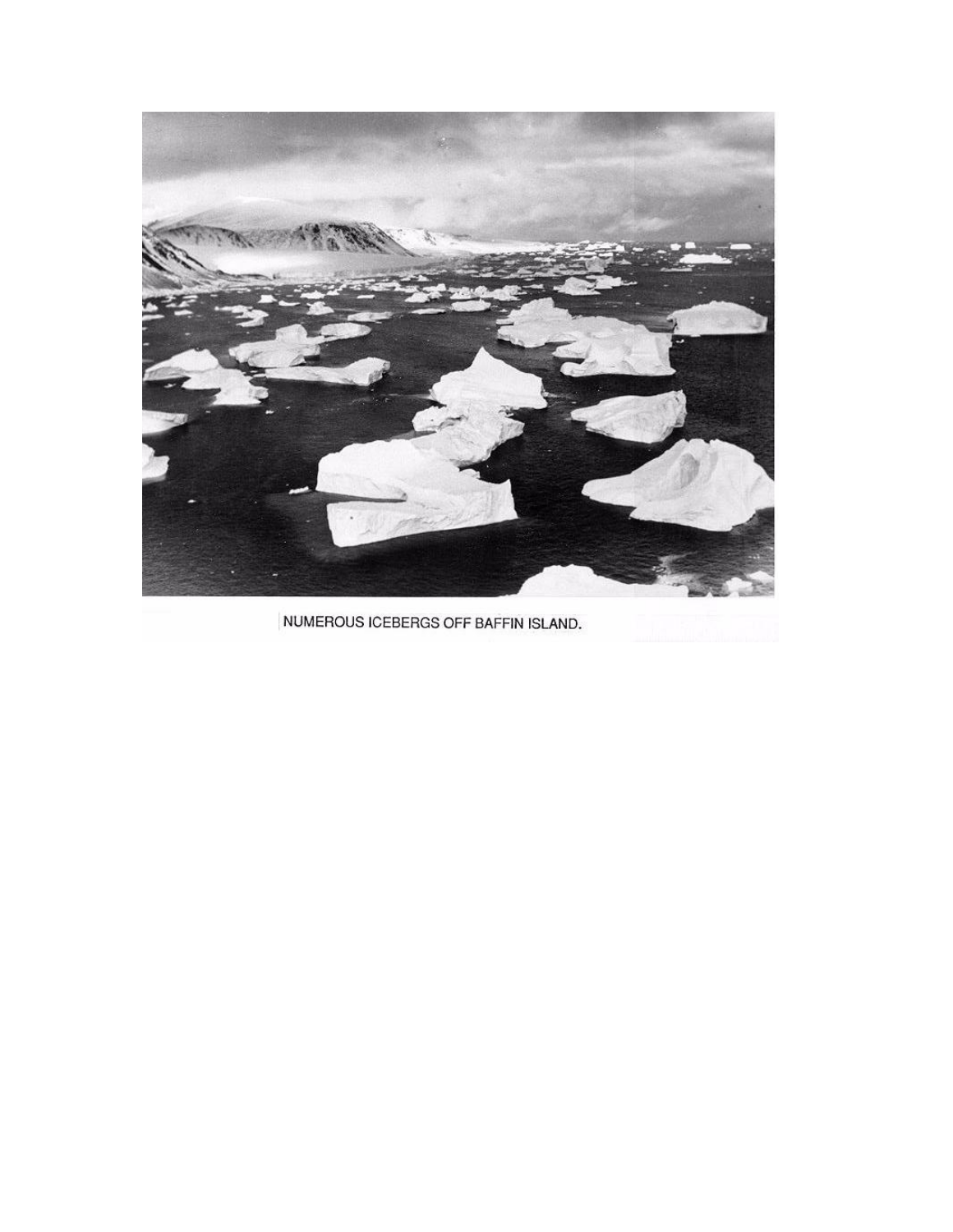# **Calving**

Icebergs are created when pieces of ice break free from a glacier or an ice shelf and begin to float in the ocean. This process is called calving. The details of calving process are not well understood, but several factors are thought to play a major role. These include complicated glacial dynamics such as glacial surges, the rise and fall of the ocean tides and ocean waves that project from storms or tsunamis.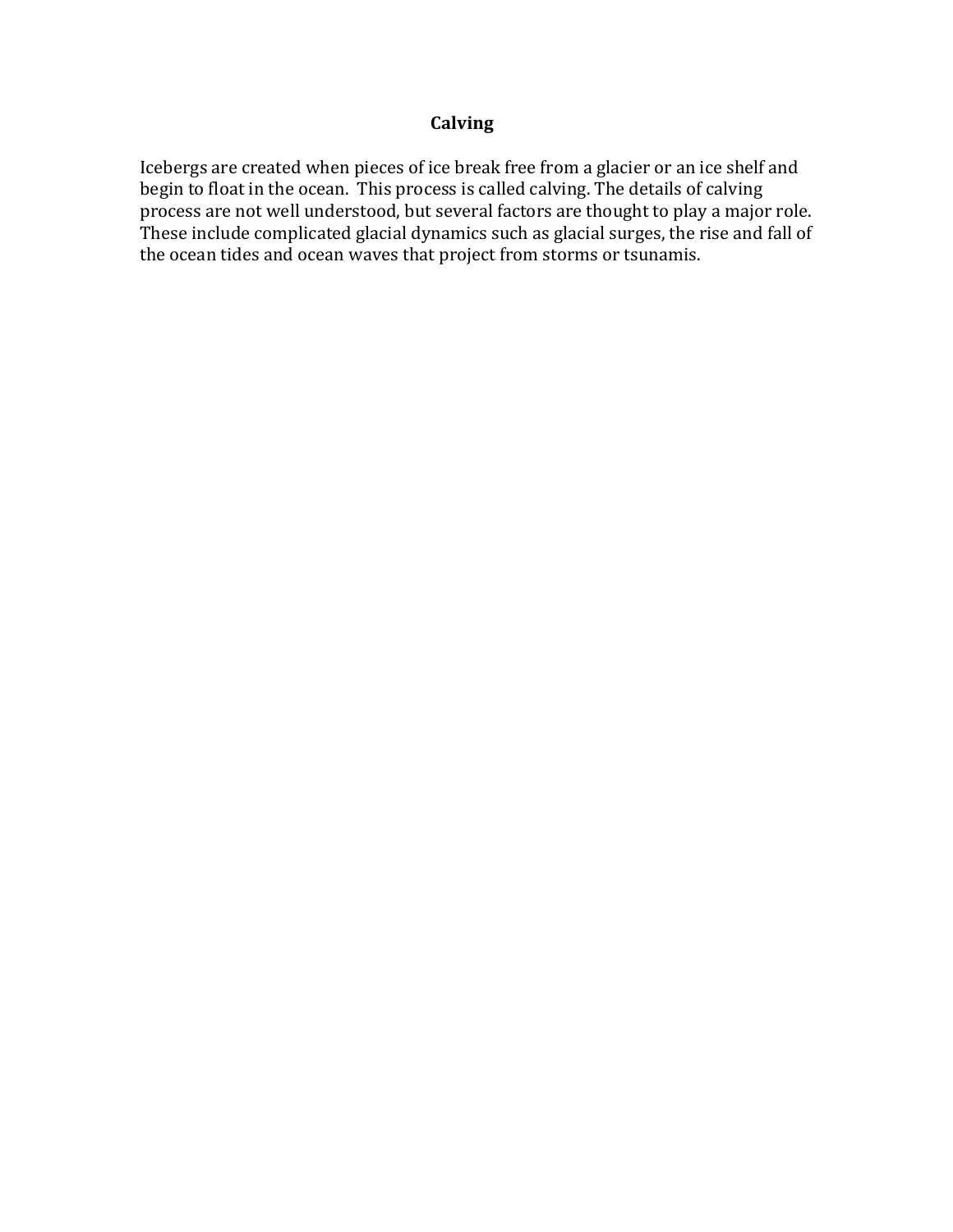#### **Iceberg Mass**

About 7/8 of the mass of an iceberg is below the surface. This figure is approximate because there can be differences in the density of the ice that makes up the iceberg, sea water density, the amount of rocks and sediment on the iceberg, and the amount of snow on the iceberg. Keep in mind we are talking about an iceberg's mass, not simply the height above the surface and the depth of the iceberg's keel. Determining how deep an iceberg extends below the surface is not a simple case of measuring its height and multiplying by 7 to obtain its depth. See the table in the Iceberg Shape section for estimates of the approximate height to draft ratio for the various iceberg shapes.



Artistic interpretation of the dimensions of an iceberg un derwater.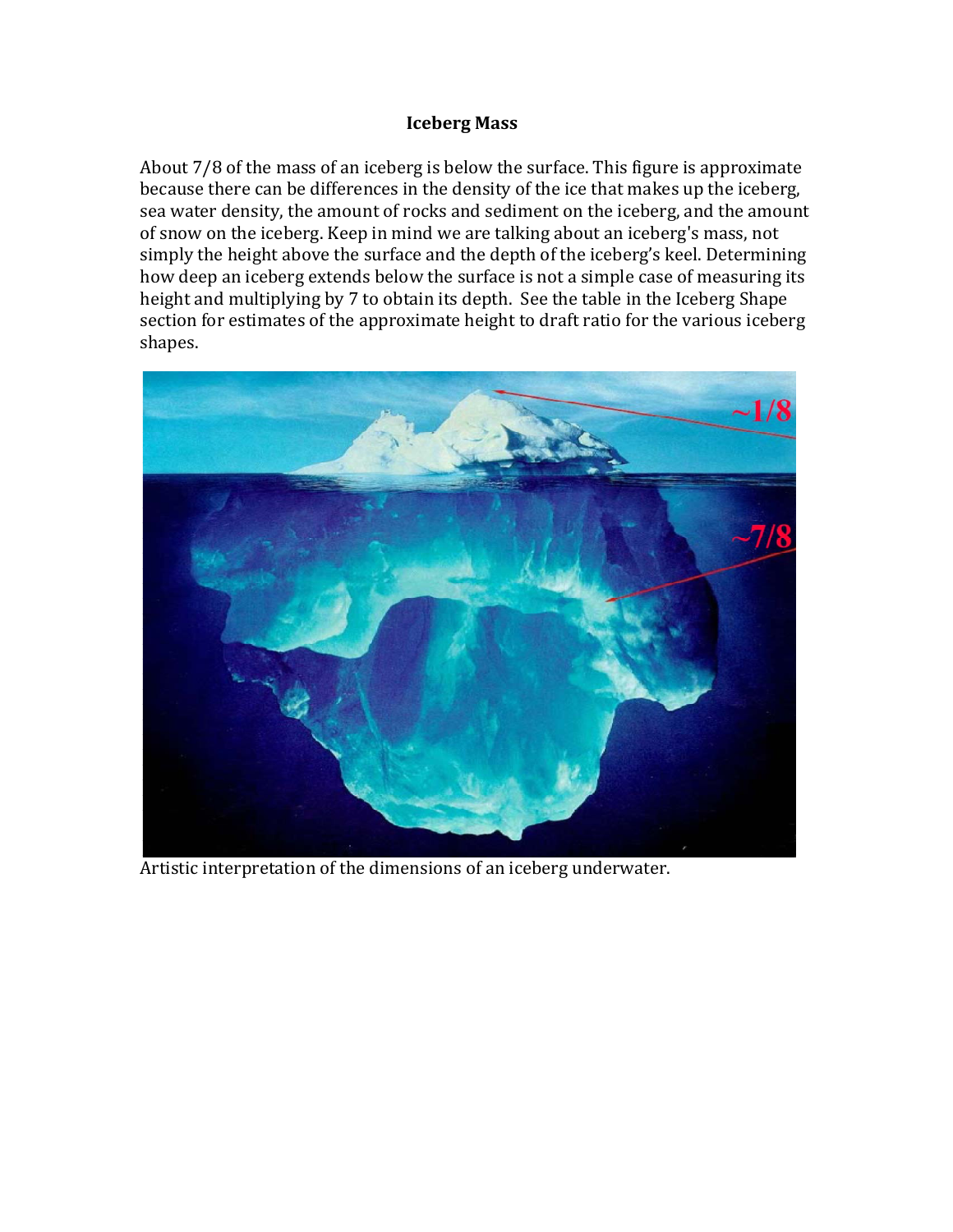### **Iceberg Size**

The range of iceberg sizes depends on the characteristics of the glacier or ice shelf from which the iceberg is calved. The massive ice shelves of the Antarctic can calve icebergs the size of a Caribbean island. The icebergs in the North Atlantic are much smaller. In the North Atlantic an iceberg more than a kilometer in length is unusual, while in the Antarctic icebergs greater than 10 km in length are common.

This table shows the size categories for the icebergs found in the North Atlantic Ocean. Strictly speaking, to be classified as an iceberg the mass of ice must be greater than 15 m long or 5 m in height. Smaller pieces of freshwater ice are called growlers or bergy bits.

| <b>North Atlantic</b> |          |               |                                             |  |  |
|-----------------------|----------|---------------|---------------------------------------------|--|--|
| <b>Description</b>    | Height   | Length        | <b>Scale (Above</b>                         |  |  |
|                       | (m)      | (m)           | Water)                                      |  |  |
| Growler               | < 1      | < 5           | small sedan                                 |  |  |
| <b>Bergy Bit</b>      | 1 to < 5 | $5$ to $<$ 15 | small, one story<br>cottage                 |  |  |
| Small Iceberg         | 5 to 15  | 15 to 60      | small office building                       |  |  |
| Medium<br>Iceberg     | 16 to 45 | 61 to 120     | mid-size<br>business district<br>hotel      |  |  |
| Large Iceberg         | 46 to 76 | 121 to<br>200 | New Orleans<br>Superdome                    |  |  |
| Very Large<br>Iceberg | > 75     | > 200         | large<br>hotel/convention<br>center complex |  |  |

There is no generally accepted set of size categories for other areas, but the following categories, used by the Australian Antarctic Program, reflects the fact that in the Antarctic there are more icebergs in the large end of the range.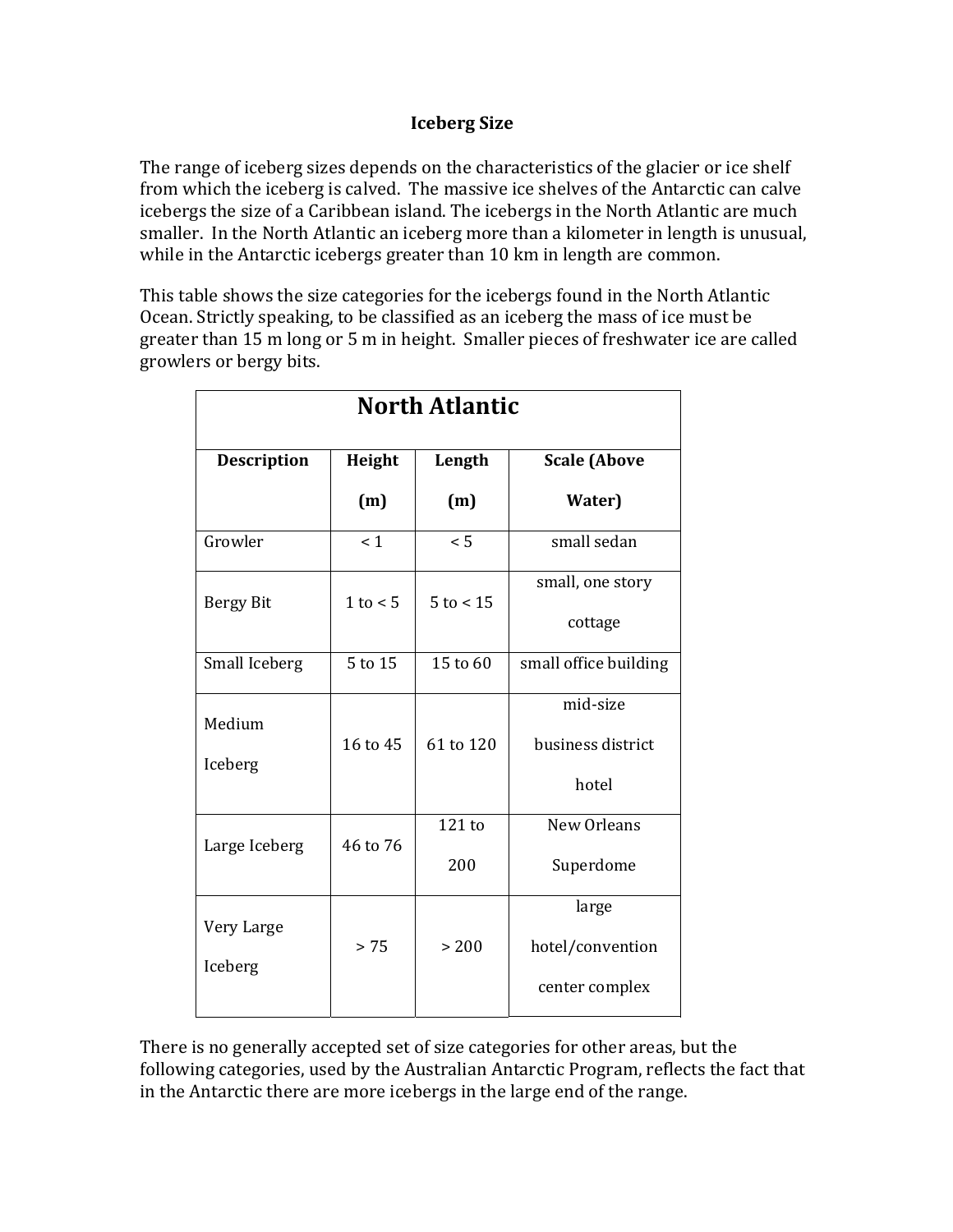| <b>Australian Antarctic Program</b> |              |  |
|-------------------------------------|--------------|--|
| Category                            | Length (m)   |  |
| 1                                   | 25 to 100    |  |
| 2                                   | 100 to 200   |  |
| 3                                   | 200 to 400   |  |
| 4                                   | 400 to 800   |  |
| 5                                   | 800 to 1600  |  |
| 6                                   | 1600 to 3200 |  |
| 7                                   | > 3200       |  |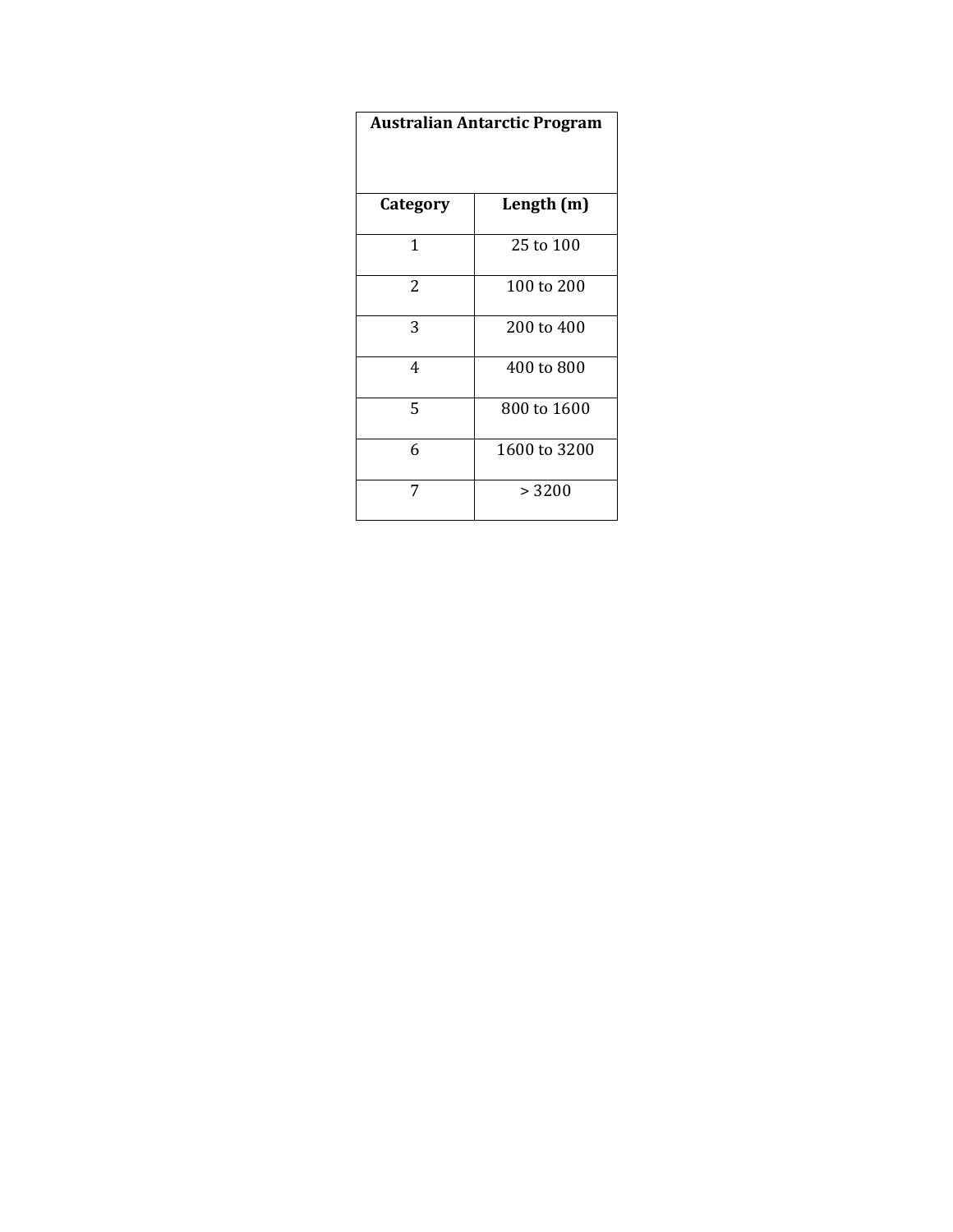# **Iceberg Shape**

Icebergs come in a wide variety of shapes, but they can be placed into several categories as shown in the below table, which is based on:

Environment Canada, 2005. *Manual of Standard Procedures for Observing and Reporting Ice Conditions* (MANICE). Revised Ninth Edition. Ottawa: Canadian Ice Service, Meteorological Service of Canada, Environment Canada. <http://www.ec.gc.ca/glaces-ice/default.asp?lang=En&n=4FF82CBD-1>

| <b>Shape</b>                                                                                                                                                                                                                                                                     | Photograph | Approximate |
|----------------------------------------------------------------------------------------------------------------------------------------------------------------------------------------------------------------------------------------------------------------------------------|------------|-------------|
|                                                                                                                                                                                                                                                                                  |            | height to   |
|                                                                                                                                                                                                                                                                                  |            | draft ratio |
| <b>Tabular</b><br>An iceberg with steep sides and flat                                                                                                                                                                                                                           |            | 1:5         |
| top having a length-to-height ratio<br>greater than 5:1. Many show<br>horizontal banding.                                                                                                                                                                                        |            |             |
| Non-Tabular<br>Describes all icebergs that are not<br>tabular shaped as described above.<br>This category is further subdivided to<br>include the specific shapes described<br>below. If no other description applies,<br>the iceberg is simply referred to as a<br>non-tabular. |            | 1:5         |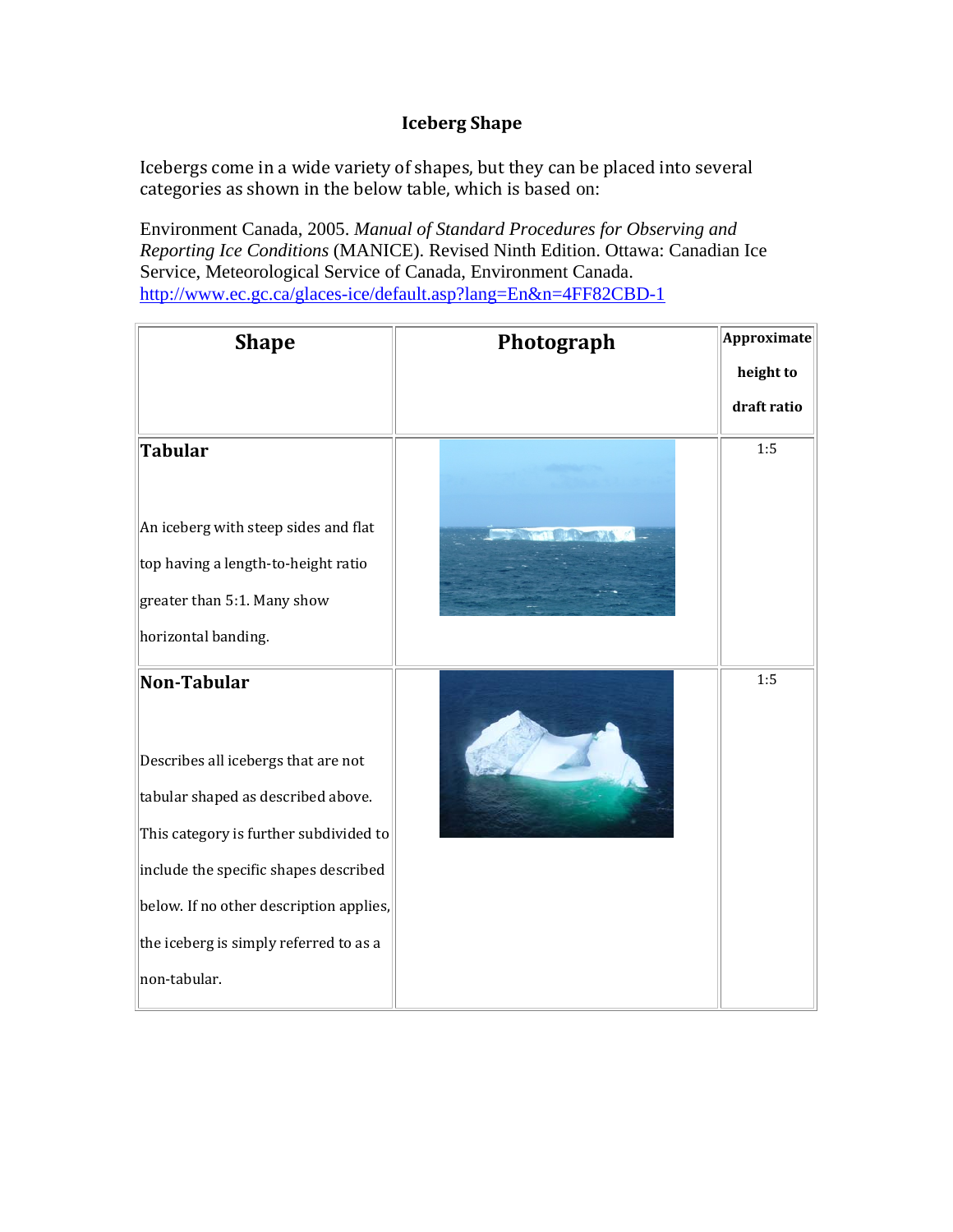| <b>Shape</b>                                                                                | Photograph | Approximate |
|---------------------------------------------------------------------------------------------|------------|-------------|
|                                                                                             |            | height to   |
|                                                                                             |            | draft ratio |
| <b>Domed</b><br>An iceberg with a smooth, rounded<br>top.                                   |            | 1:4         |
| Pinnacle<br>An iceberg with one or more spires.                                             |            | 1:2         |
| Wedge<br>An iceberg having a steep vertical<br>side on one end and sloping on the<br>other. |            | 1:5         |
| <b>Drydock</b><br>An iceberg that has eroded so a slot<br>or channel is formed.             |            | 1:1         |
| <b>Blocky</b><br>An iceberg with a flat top and steep                                       |            | 1:5         |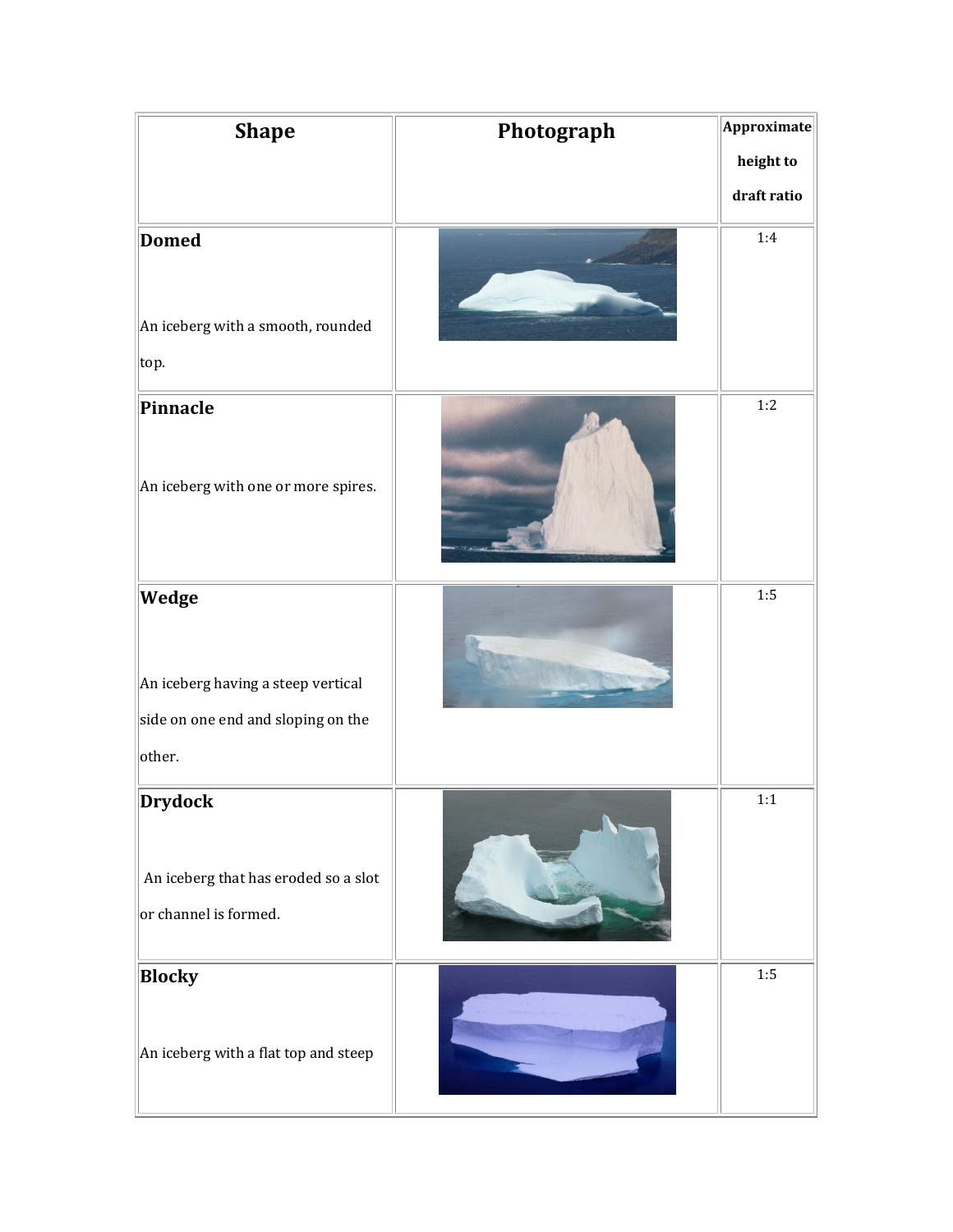| <b>Shape</b>                           | Photograph | Approximate |
|----------------------------------------|------------|-------------|
|                                        |            | height to   |
|                                        |            | draft ratio |
| vertical sides. Blocky icebergs have a |            |             |
| shorter length-to-height ratio than    |            |             |
| tabular icebergs.                      |            |             |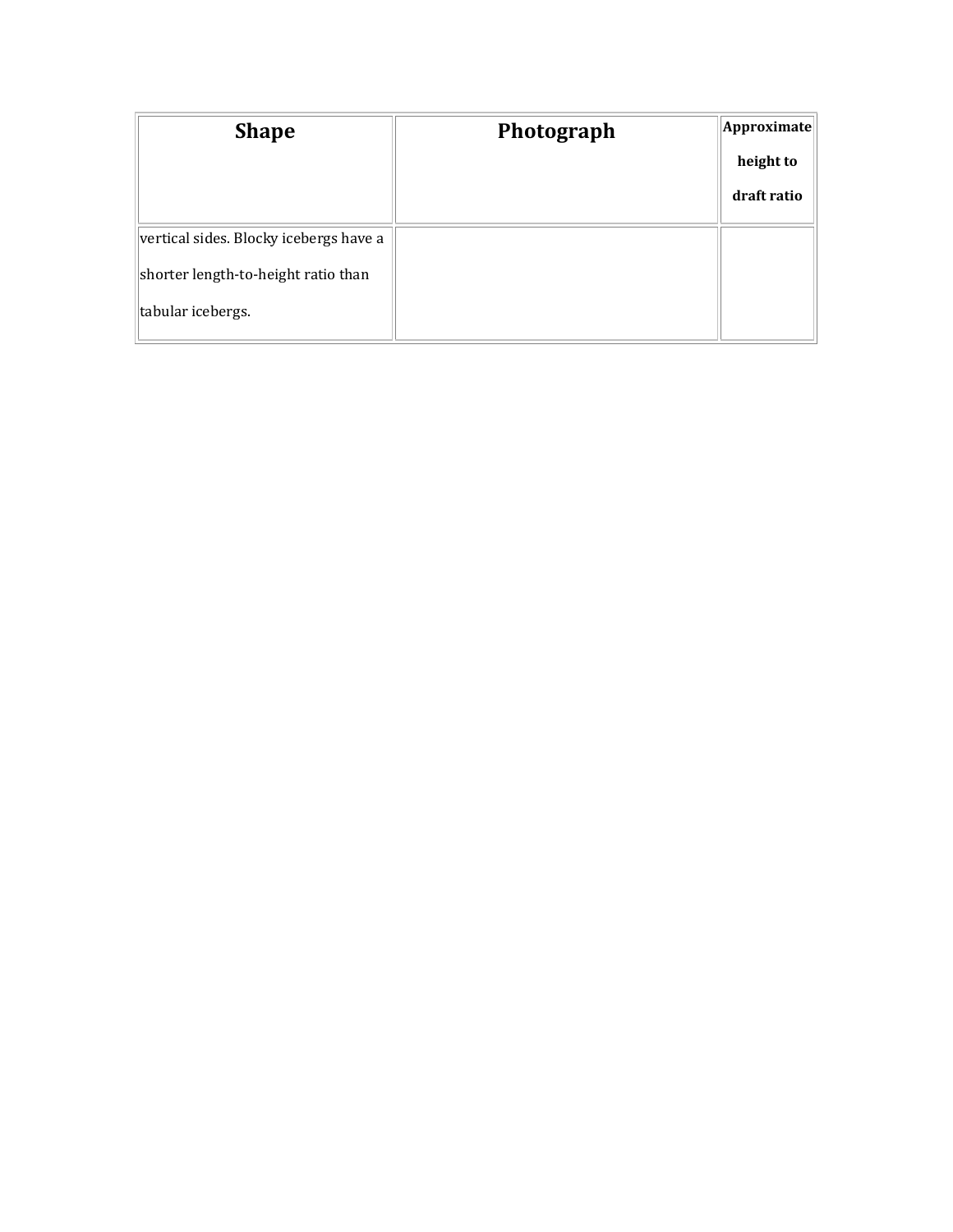### **Largest IIP Iceberg**

IIP doesn't keep official records of iceberg sizes but there is documentation for several massive ice islands and icebergs in the western North Atlantic (including Baffin Bay and Nares Strait, which connects it to the Arctic Ocean).

Since 1900 there have been four icebergs with lengths greater than 10 km. WH‐5, an ice island calved from the Ward Hunt Ice Shelf in the winter of 1961‐1962, was approximately 20 km long when it entered Nares Strait. Earlier in the century, two icebergs with lengths greater than 10 km were seen, one in 1928 (12 km) and the other in 1934 (12 km.

In August 2010 the Petermann Glacier, which is in northwest Greenland, calved an enormous iceberg that was approximately 22 km in length when it first broke free. In early September, as it entered Nares Strait, it broke into two pieces. The larger had an area of 160 km<sup>2</sup>. Modern satellite-borne sensors have made it possible to take precise measurements and track the subsequent movements of the major pieces.



Photo of a fragment of the Petermann ice island. CGDX denotes the Canadian Coast Guard Cutter Des Groseilliers, 98 meters ( $\sim$  322 feet) in length. Photo Courtesy of Canadian Ice Service.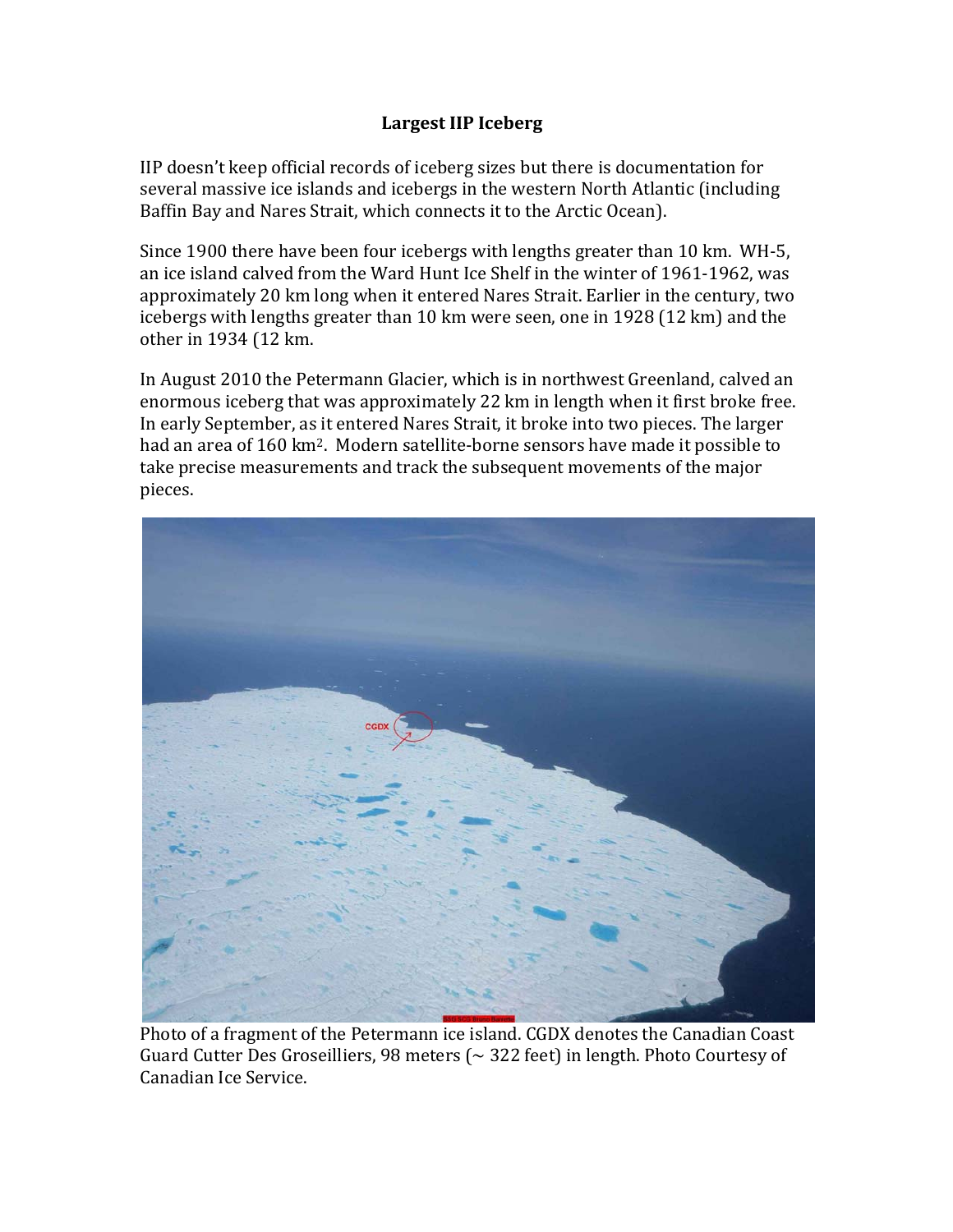

Satellite imagery of the Petermann Ice Island. Photo Courtesy of MODIS.

The Canadian Ice Service has extensively documented the calving and subsequent movement of the Petermann Ice Islands at: [http://www.ec.gc.ca/glaces](http://www.ec.gc.ca/glaces-ice/default.asp?lang=En&n=D32C361E-1&wsdoc=082CD667-6A9B-4205-AE25-A12B00D4E32B)[ice/default.asp?lang=En&n=D32C361E-1&wsdoc=082CD667-6A9B-4205-AE25-](http://www.ec.gc.ca/glaces-ice/default.asp?lang=En&n=D32C361E-1&wsdoc=082CD667-6A9B-4205-AE25-A12B00D4E32B) A12B00D4E32B

The tallest known iceberg in the North Atlantic was 550 ft (168 m) high, extending out of the water to almost the height of the Washington Monument. This iceberg was sighted in Melville Bay, Greenland from the ice breaker *USCGC Eastwind* by CDR Robertson Dinsmore in March 1957 in approximate position 75N, 67‐30W.